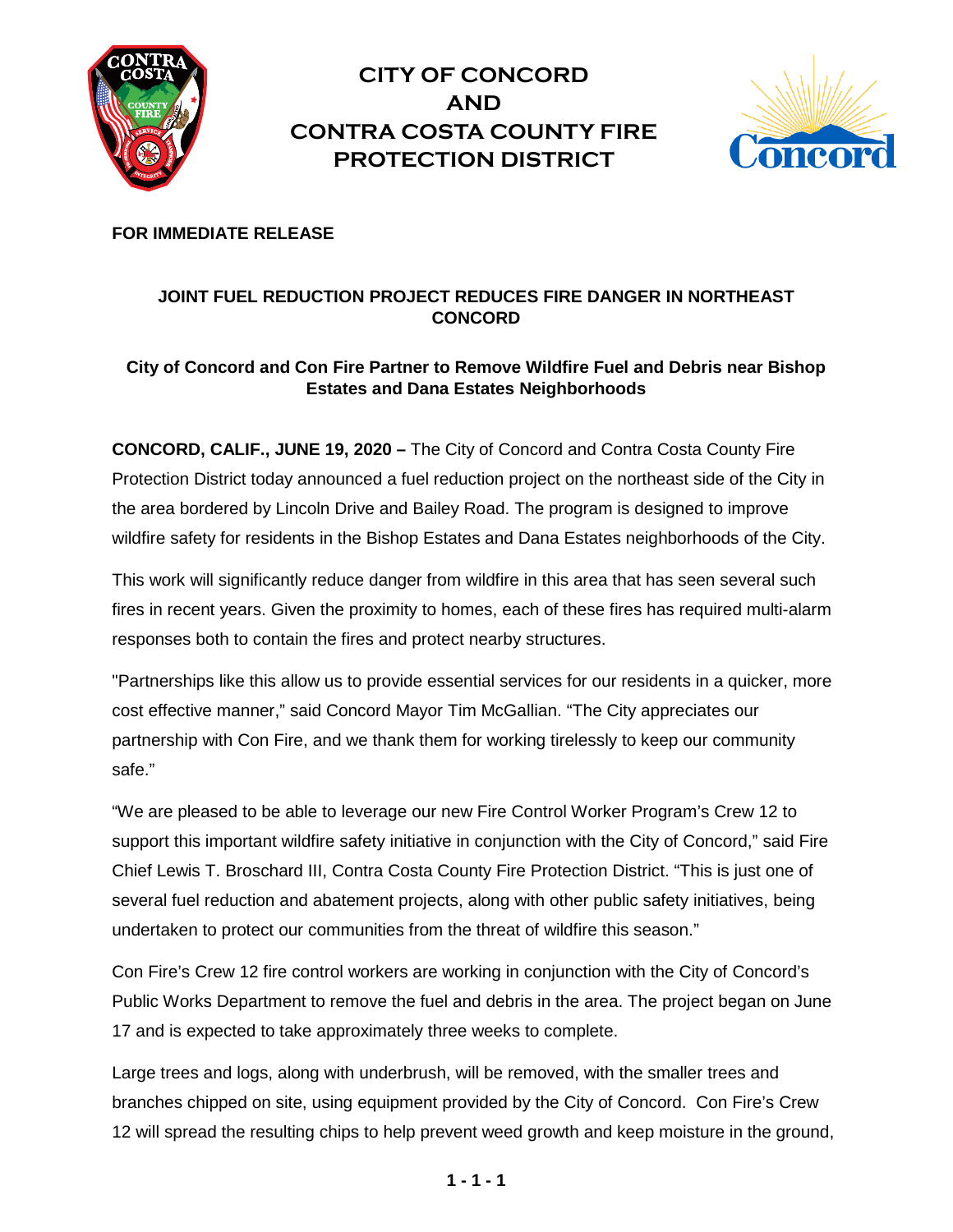all serving to reduce the threat of wildfire to nearby homes and help slow the spread of any fires that do occur in the area.

With prolonged hot and dry weather early in the season, the 2020 wildfire season is expected to be particularly challenging and dangerous. The approaching Independence Day holiday and the possibility of illegal fireworks use in the area also makes this project timely.

Fireworks present an exceptional danger to our communities, especially during the hot, dry and windy weather we are already experiencing early in the fire season. Con Fire and the City of Concord remind the community that all fireworks – including so-called "safe and sane" fireworks – are illegal everywhere in Contra Costa County.

Con Fire's Fire Control Worker Program provides dedicated wildland and vegetation management crews to increase preemptive efforts related to the evolving fire season threat ahead of fires as well as support to firefighters during such fires. The program's hand crews will conduct weed abatement and defensible space creation work across the District, reducing vulnerability to wildland fires and economically supplement responses to wildfires, supporting engine crews engaged on them.

**About City of Concord --** Concord is located 29 miles east of San Francisco, adjacent to beautiful Mt. Diablo. The city covers 31 square miles and has a population of approximately 130,000 residents, making it the largest city in Contra Costa County. Concord's favorable home prices, dynamic retail and enviable quality of life make it a popular place to live, work and play. The City is also known for its business-friendly policies, abundant and affordable Class A office space, numerous industrial parks, and excellent transportation options, all of which make it a business hub.

**About Contra Costa County Fire Protection District (Con Fire)** -- A recognized fire service leader - - Con Fire provides fire and emergency medical services to more than a million people across its 304 square-mile District area, and through mutual aid, in and around the 20 cities and unincorporated communities of Contra Costa County, California. With few exceptions, county emergency ambulance transport services are provided by Con Fire through its unique sub-contractor Alliance model across the District and beyond to include some 520 square miles of the county. In 2018, the District responded to nearly 75,000 fire and EMS emergencies and dispatched some 95,000 ambulances, providing expert medical care on more than 74,000 ambulance transports. The District, with 26 fire stations and more than 400 employees, is dedicated to preserving life, property and the environment.

#### **Media Contacts:**

Steve Hill, Public Information Officer, Contra Costa County Fire Protection District, (925) 941- 3300, Ext. 1203 (Office), (925) 532-6512 (Mobile)

Jennifer Ortega, Community Relations Manager, City Concord, (925) 671-3272 (office), jennifer.ortega@cityofconcord.org